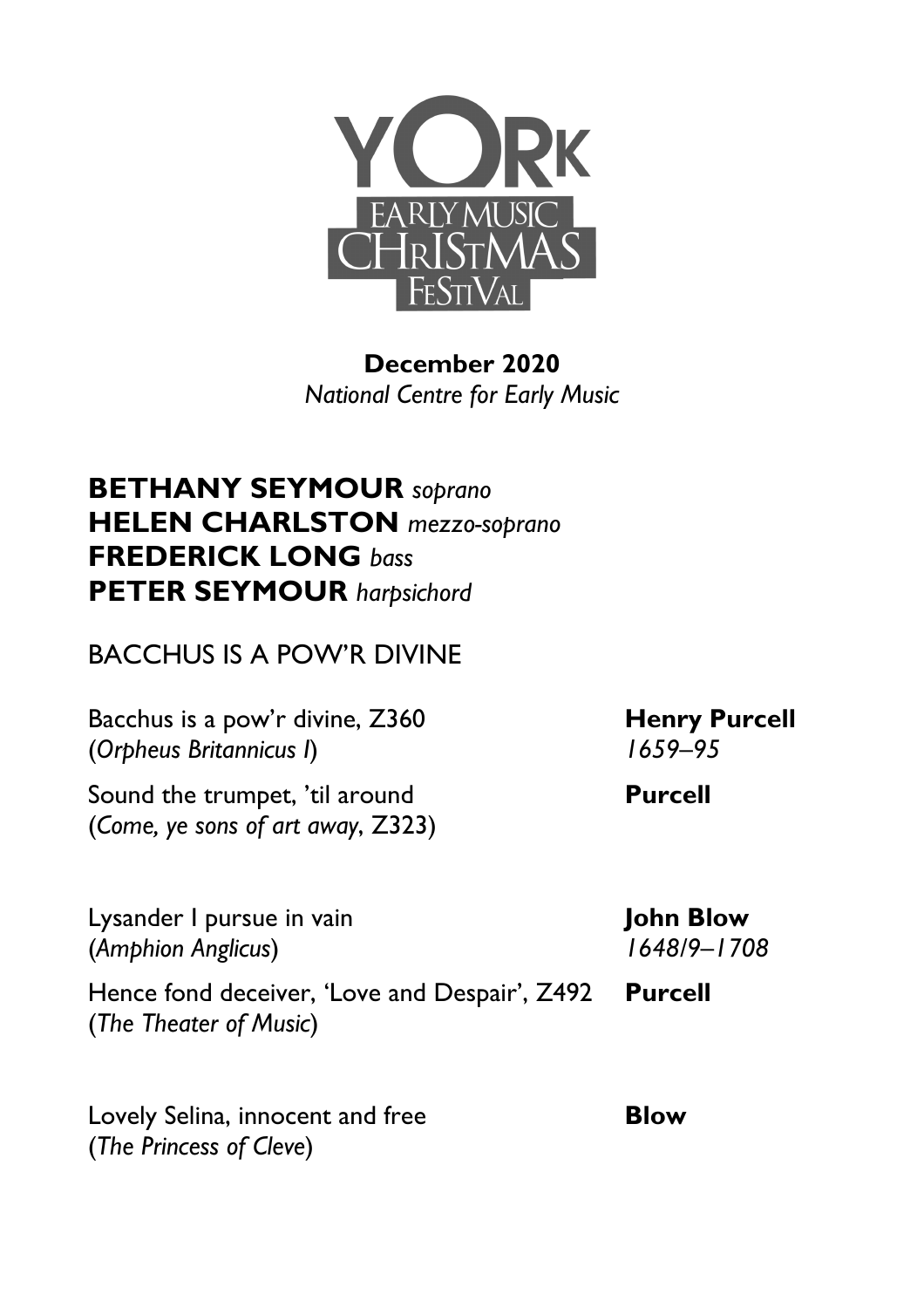| Tis wine was made to rule the day, Z546<br>(Orpheus Britannicus II)                                                                                                   | <b>Purcell</b> |
|-----------------------------------------------------------------------------------------------------------------------------------------------------------------------|----------------|
| O dive custos Auriacae domus, 'An elegy upon<br>the death of Queen Mary', Z504<br>(Three Elegies upon the much lamented loss<br>of our late most glorious Queen Mary) | <b>Purcell</b> |
| At looser hours (Horace to his lute)                                                                                                                                  | <b>Blow</b>    |
| A grasshopper and a fly, Z481<br>(The Theater of Music)                                                                                                               | <b>Purcell</b> |
| The cares of lovers<br>(Timon of Athens, Z632)                                                                                                                        | <b>Purcell</b> |
| Love quickly is pall'd<br>(Timon of Athens, Z632)                                                                                                                     | <b>Purcell</b> |
| Fill the bowl with rosy wine, Z487<br>(The Theater of Music)                                                                                                          | Purcell        |
| When the cock begins to crow, ZD172<br>(Orpheus Britannicus II)                                                                                                       | <b>Purcell</b> |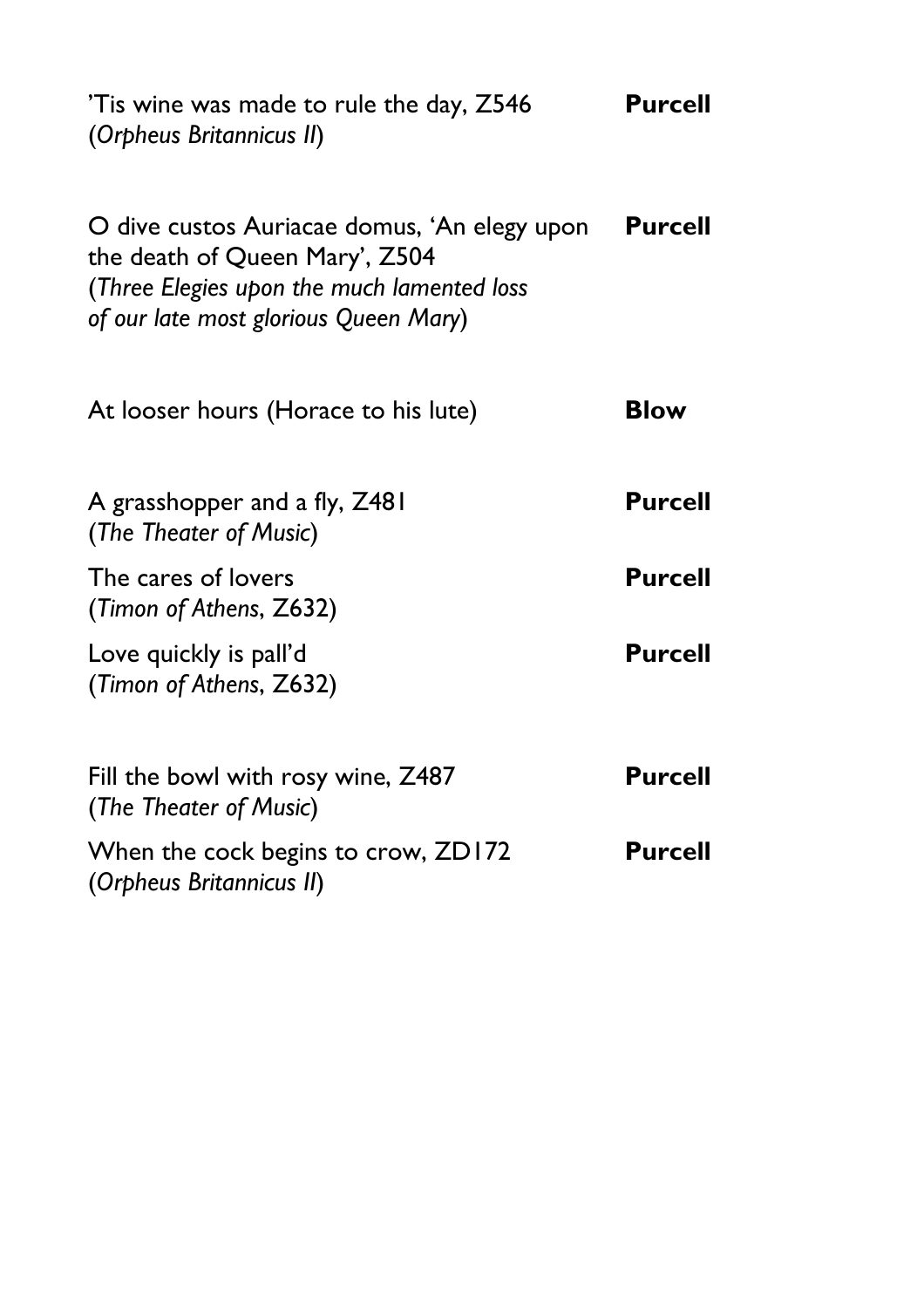Henry Purcell is generally considered to be England's finest composer; certainly no other composer has equalled the vivid skill and dramatic clarity of his word setting, though his brother Daniel and teacher John Blow run him close. This programme explores secular output for voices, where his particular skill was the amalgamation of contemporary French, Italian and English styles, as well as his heritage of English songs that had been enormously popular since the sixteenth century. The freedom and independence of his part-writing is a particular feature which marks him out from his continental contemporaries.

Much admired by his contemporaries, Purcell was described by Henry Playford in the preface to the first volume of *Orpheus Britannicus* as having 'a peculiar Genius to express the energy of English Words, whereby he mov'd the Passions of all his Auditors', while Henry Hall added in a poem that 'Each Syllable first weigh'd, or short, or long, / That it might too be Sense, as well as Song'.

John Blow was Purcell's teacher and predecessor at Westminster Abbey, a post he vacated in favour of his talented student before resuming the position on Purcell's early death. Both composers shifted their compositional focus from sacred music to works for the theatre after the reigns of Charles II and then James II came to an end, and their successor, William, came to the throne.

There are four main sources for their songs: for Purcell *Orpheus Britannicus* (London, 1698 and 1702, with two subsequent editions) and *The Theater of Music* (1685, 1686, 1687); and for Blow *Amphion Anglicus* (1700).

© Peter Seymour

**bethanyseymour.co.uk helencharlston.com frederick-long.com york.ac.uk/music/staff/academic/peter-seymour**